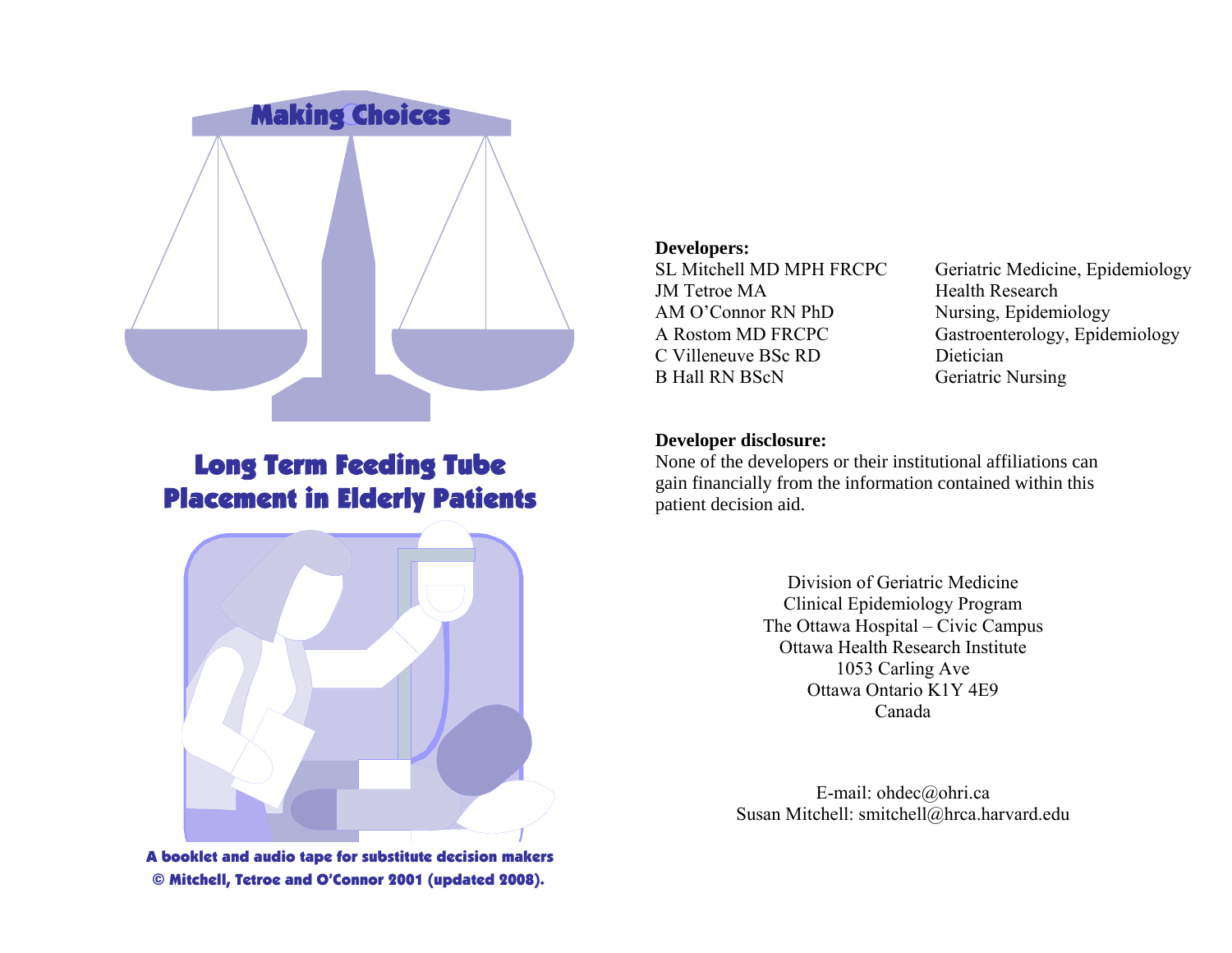

**1** 

health care?

**2** 

Previous discussion  $\Box$  Yes

Living will  $\Box$  Yes  $\Box$  No

 $\Box$  No



family member's beliefs) is the patient's overall feeling in this situation

□ □ □ □ □ □ □ In Favour Unsure Against

about the use of medical technologies like feeding tubes?

| <b>Advantages</b>                                                                                                                                                                                                                                                                                                                         |                                                                                                      | <b>Other Considerations</b>                       |                                                                                                                                                                                                                                                                                                                        | <b>Disadvantages</b>                                                   |  |
|-------------------------------------------------------------------------------------------------------------------------------------------------------------------------------------------------------------------------------------------------------------------------------------------------------------------------------------------|------------------------------------------------------------------------------------------------------|---------------------------------------------------|------------------------------------------------------------------------------------------------------------------------------------------------------------------------------------------------------------------------------------------------------------------------------------------------------------------------|------------------------------------------------------------------------|--|
| <b>Conditions may improve</b>                                                                                                                                                                                                                                                                                                             | with tube feeding                                                                                    | <b>Factors associated with decreased survival</b> |                                                                                                                                                                                                                                                                                                                        | <b>Complications from the feeding tube:</b>                            |  |
| Underlying condition                                                                                                                                                                                                                                                                                                                      | The patient is over 85<br>$\Box$ Yes                                                                 | $\Box$ No                                         |                                                                                                                                                                                                                                                                                                                        | Minor: infection, bleeding, temporary                                  |  |
|                                                                                                                                                                                                                                                                                                                                           | Undernourished<br>$\Box$ Yes                                                                         | $\Box$ No                                         | diarrhea, tube problems                                                                                                                                                                                                                                                                                                |                                                                        |  |
|                                                                                                                                                                                                                                                                                                                                           | Previous malignancy<br>$\Box$ Yes                                                                    | $\Box$ No                                         |                                                                                                                                                                                                                                                                                                                        | Major: infection, bleeding, tube problems,                             |  |
| Likelihood of recovery<br>$\Box$ Likely<br>$\Box$ Unlikely<br>$\Box$ Unsure<br>Likelihood of eating again independently<br>$\Box$ Unlikely<br>$\Box$ Likely<br>$\Box$ Unsure<br>May improve nutrition<br>Patient is very malnourished<br>$\Box$ No<br>$\Box$ Yes<br>Possibility of handfeeding<br>$\Box$ No<br>$\Box$ Maybe<br>$\Box$ Yes | <b>Aspiration</b><br>Feeding tube will not prevent aspiration in<br>those who are likely to aspirate |                                                   | death<br><b>Agitation with the tube</b><br>Is the patient likely to get agitated with the<br>feeding tube?<br>$\Box$ Unlikely<br>$\Box$ Likely<br>$\Box$ Unsure<br><b>Need for special facility</b><br>Will feeding tube limit where patient can<br>receive care?<br>$\Box$ Likely<br>$\Box$ Unlikely<br>$\Box$ Unsure |                                                                        |  |
|                                                                                                                                                                                                                                                                                                                                           | <b>Quality of Life</b>                                                                               |                                                   |                                                                                                                                                                                                                                                                                                                        |                                                                        |  |
| Patient's quality of life in the last 3 months                                                                                                                                                                                                                                                                                            |                                                                                                      | $\Box$ Good                                       | $\Box$ Fair<br>$\Box$ Poor                                                                                                                                                                                                                                                                                             | $\Box$ Unsure                                                          |  |
|                                                                                                                                                                                                                                                                                                                                           | Will feeding tube provide quality of life acceptable to patient?                                     | $\Box$ Likely                                     | $\Box$ Unlikely                                                                                                                                                                                                                                                                                                        | $\Box$ Unsure                                                          |  |
|                                                                                                                                                                                                                                                                                                                                           | Is feeding tube likely to prolong a poor quality of life?                                            | $\Box$ Likely                                     | $\Box$ Unlikely                                                                                                                                                                                                                                                                                                        | $\Box$ Unsure                                                          |  |
| What would your family member want?<br>Your family member has previously expressed wishes about their                                                                                                                                                                                                                                     |                                                                                                      |                                                   |                                                                                                                                                                                                                                                                                                                        | What do you think (based on a living will, previous discussion or your |  |